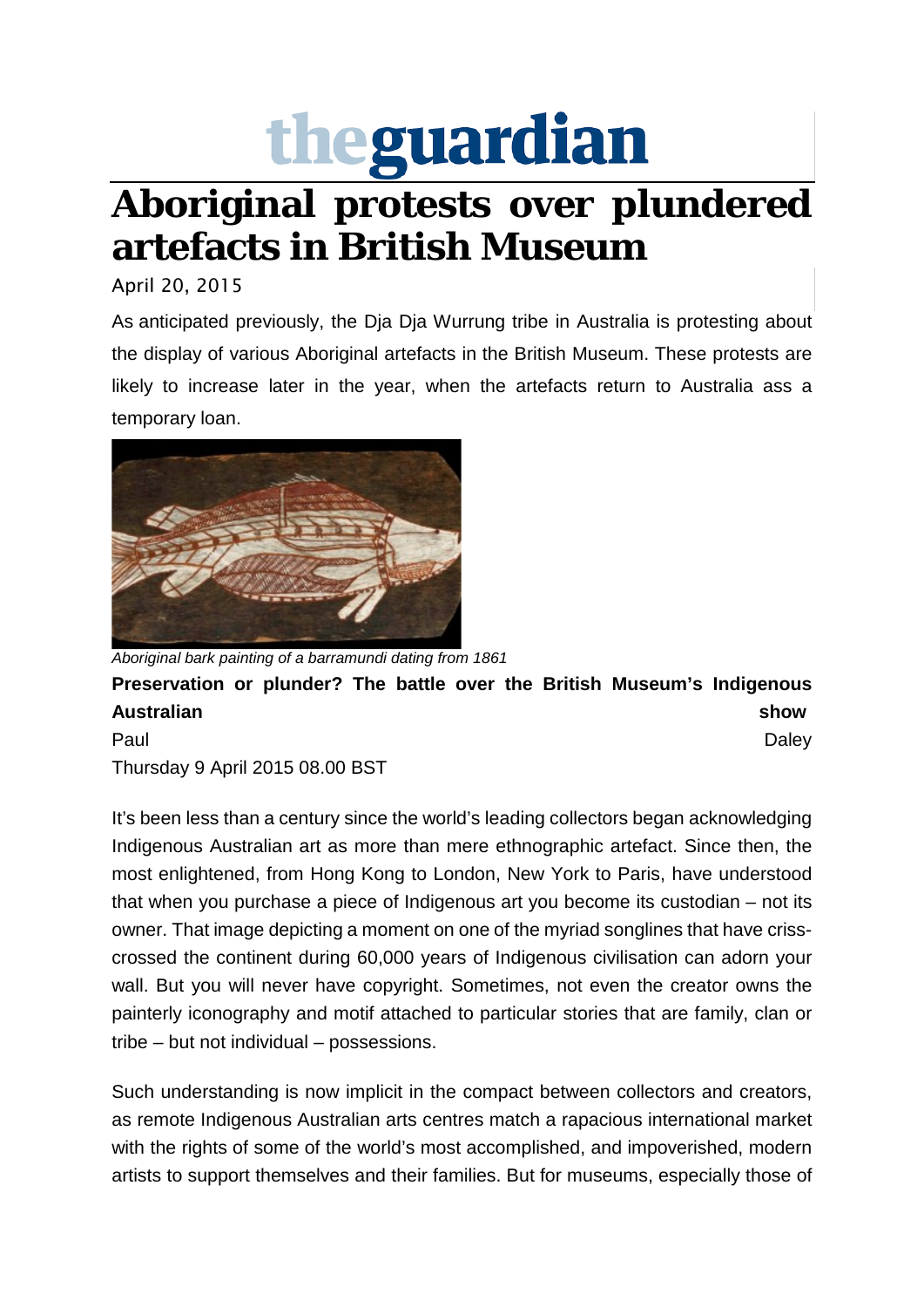the great empires, ownership of Indigenous cultural property remains an existential bedrock. Which brings me to the British Museum and its forthcoming exhibition, Indigenous Australia: Enduring Civilisation. To call this exhibition – and a related one, Encounters, planned for Canberra's National Museum of Australia – controversial dramatically understates the bitter politics, anger and behind-the-scenes enmity provoked by the British Museum's continued ownership of some 6,000 Indigenous Australian items variously acquired after British contact, invasion and occupation of the continent beginning in 1770.

Some Indigenous Australians want what they rightly regard as their property (some of it stolen in circumstances of extreme violence on the Australian colonial frontier) returned. Others have been more conciliatory, saying that the British Museum (which insists it has been on a long journey of consultation with Indigenous communities ahead of its exhibition) has preserved items that would otherwise have been lost.

Indigenous Australian activists are, sources say, likely to mount some form of protest when the exhibition opens in London. Much bigger, angrier, protests and possible legal action are likely to greet the Canberra exhibition in November when items from the British Museum collection will go to Australia under the safeguard of the 2013 Protection of Cultural Objects on Loan Act which legally prohibits Indigenous moves for repatriation.

Forewarning of this comes from Shane Mortimer, an elder of the Ngambri people on whose land the Australian capital, Canberra, is built: "If the Ngambri people went to England, killed 90% of the population and everything else that is indigenous to England and sent the crown jewels back to Ngambri Country as a prize exhibit … what would the remaining 10% of English people have to say about that? The exhibition should not proceed without the permission of the owners of all of the items." And that will never be granted.

After the British Museum launched its exhibition in January, veteran Indigenous Australian activist Gary Foley wrote on the museum's Facebook page: "Bet they won't be prepared to seriously discuss issues of repatriation of cultural materials obtained through nefarious means … because of their retention of the so-called 'Elgin marbles'." Last month, historian and university lecturer Foley again attacked the museum in a seminar convened by the Greek Orthodox community of Melbourne, which sees parallels between the museum's stance on the requested return of Indigenous Australian objects and the Parthenon marbles. He said: "The British Museum grew out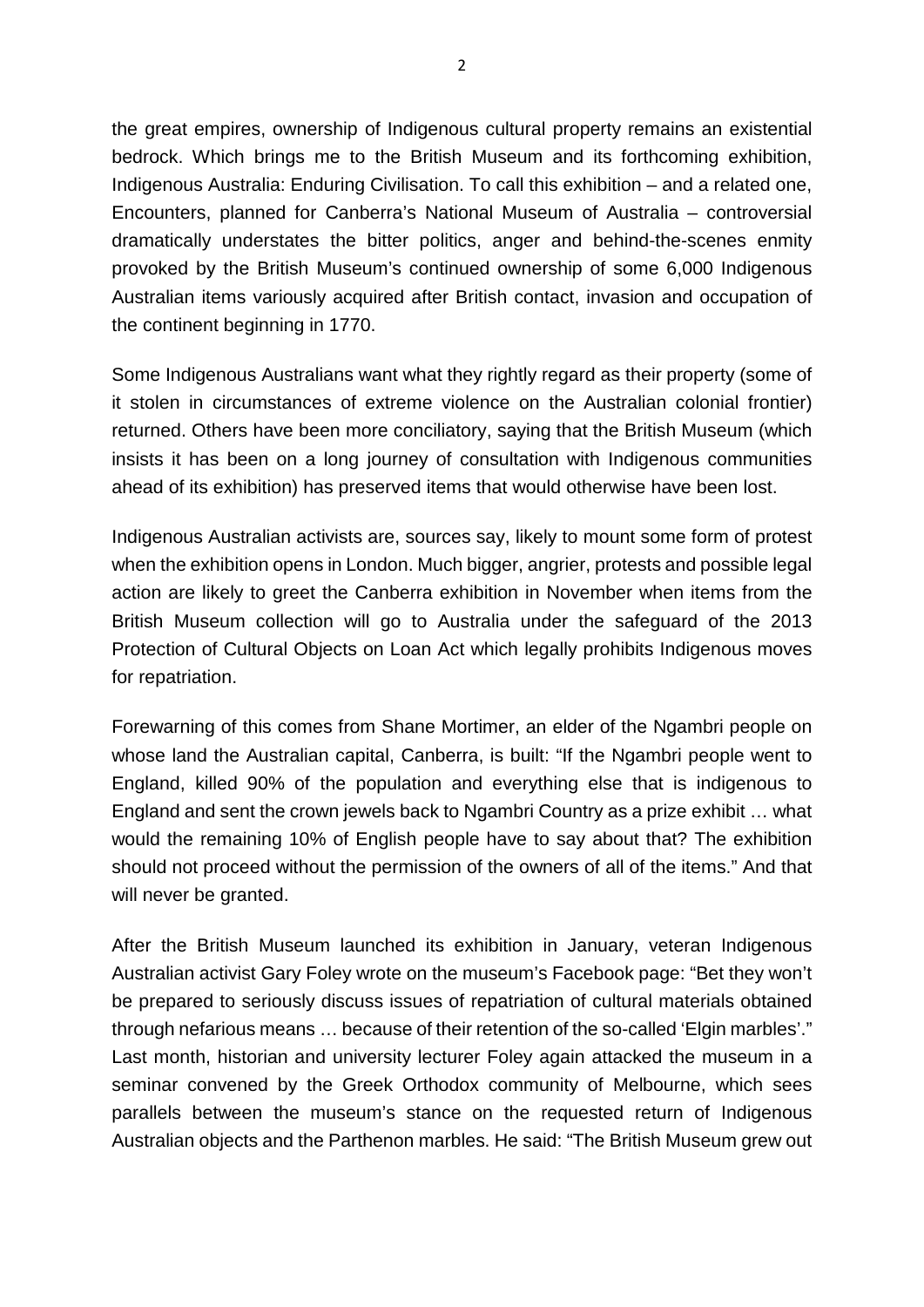of the era of colonialism. The rest of the world grew out of those ideas 100 years ago. Their position has no credibility in the modern world. It's really that simple."

Repealing the Australian legislation that will protect Indigenous objects on loan to Australia from the British Museum collection would "highlight the outrageous position of those at the British Museum who refuse to return anything to anybody, because they're scared of the precedent that might be, in terms of the Parthenon Marbles," Foley said.

The British Museum holds more than 6,000 Indigenous Australian items in its collection, of which only a minute percentage is usually on display. With the addition of some items from Australian collections including the national museum, it is in a unique position to tell a compelling story of one of the oldest, most resilient civilisations over 60 millennia, including its relatively recent, catastrophic, point of contact with colonialism. Exhibition objects include stone and metal tools, ceremonial headdresses, baskets, spears, masks, fish traps, photographs, and paintings, some of which have never been displayed before. The older objects have profound spiritual significance for the communities where they belong, linking the living with ancestors and elements of the past.

They also testify to the existential threat that was implied in first contact. Perhaps most seminal is the wooden shield dropped by a Gweagel tribesman during a violent confrontation with the crew of Captain James Cook's HMB Endeavour at Botany Bay in autumn 1770. Witness, botanist Joseph Banks, insisted that the obvious hole in the shield came from a "single pointed lance"; Indigenous Australians say the hole is from a musket round – more plausible, you'd have to agree, given Cook and his men shot at and wounded Gweagel that day.

An elegant exhibition catalogue does not attempt to sugar-coat the violence against and dispossession of the locals, who died in vast numbers (estimates vary from a conservative 20,000 to at least 60,000) in clashes with explorers, settlers, British soldiers and police until the last accepted massacre at Coniston, Northern Territory, in 1928. "The essential truth is that Aboriginal people were dispossessed from their land by force, their populations reduced by disease and violence, and their cultural beliefs and practices disrespected and sometimes destroyed." Indeed, the catalogue – which includes essays by Gaye Sculthorpe, the Indigenous Tasmanian curating the exhibition who has, since 2013, been curator of the museum's Oceania and Australia section – is perhaps indispensible when it comes to understanding the back story of this contentious collection.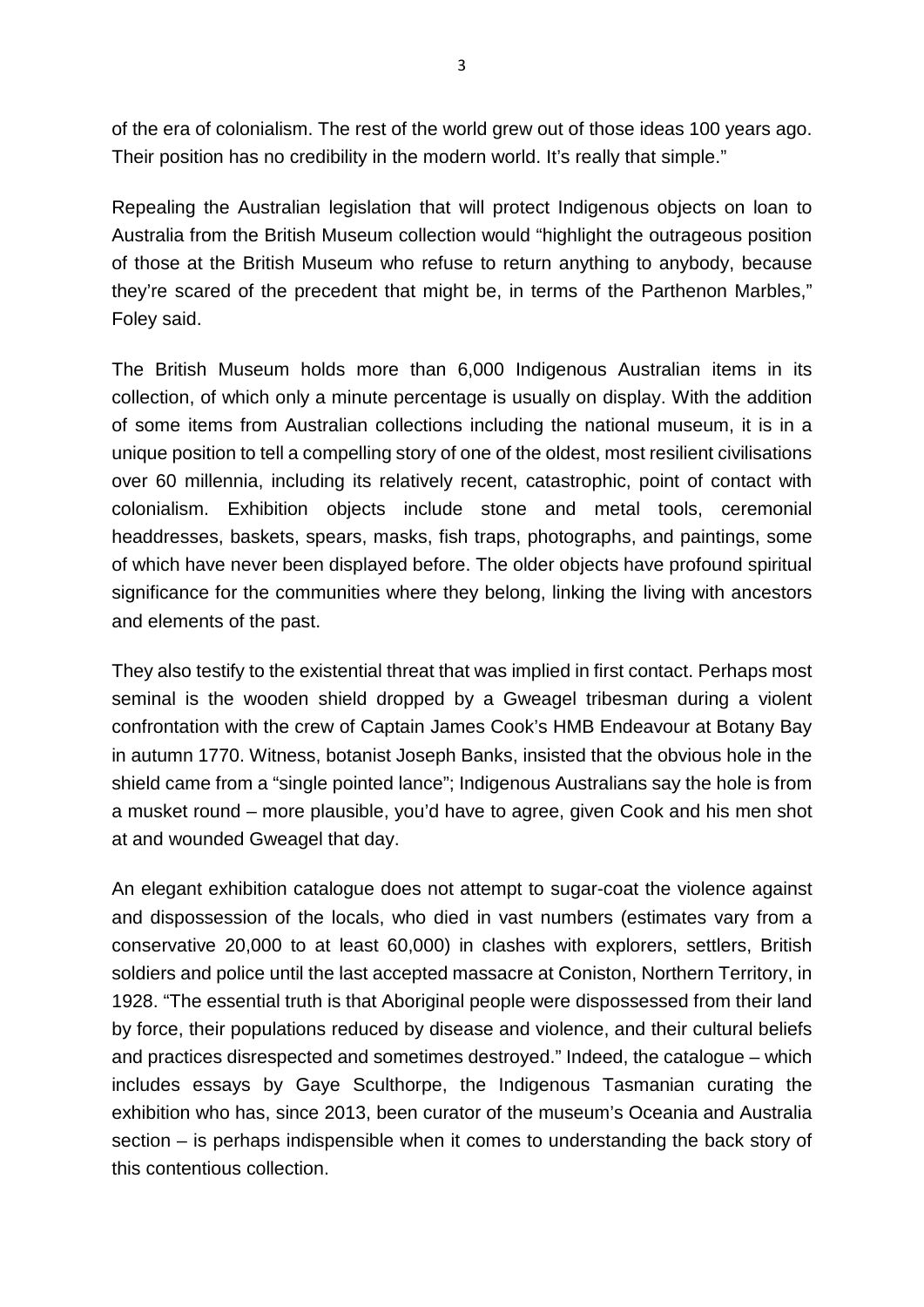Sculthorpe's involvement has been controversial for some Indigenous people agitating for the repatriation of items in the British Museum's collection. Some are furious. Others see a potential advantage in having Sculthorpe – one of Australia's most esteemed curators of Indigenous Australian cultural material – on the inside. Gary Murray, an elder of the Dja Dja Wurrung people of central Victoria, who knows Sculthorpe well, says: "We actually hope that Gaye Sculthorpe stays there at the British Museum because she is our link to that Indigenous collection that they stubbornly refuse to give back to us. She is a good mediator – we know that from her involvement in native title disputes in Australia." (Sculthorpe was a member of the National Native Title Tribunal which helps determine Indigenous land claims under the Australian Commonwealth Native Title Act for 13 years until 2013). "But me and my people believe she needs to step up right now and show strong leadership and get our things back – not stand in front of the display case. We're waiting."

The catalogue includes the oldest- known pieces of rare bark art created by the Dja Dja Wurrung that were sold to the museum in the 1850s by Scottish settler John Hunter Kerr. Murray was central to a failed Dja Dja Wurrung attempt to have the barks permanently returned to his people while they were on loan from the British Museum to the Melbourne Museum in 2004. Murray, supported by many others including Foley – who then worked at the Melbourne Museum (where Sculthorpe, too, had once worked) – invoked the Federal Aboriginal Cultural Heritage Act to seize the barks while they were in Victoria. After a protracted court case brought by the Melbourne Museum (now Victoria Museum) that was fought largely at the behest of the British Museum (not least, to guarantee future loans), the barks were returned to London.

At least one of the barks is likely to visit its country of origin again for the linked Canberra exhibition later this year, shielded by the 2013 Protection of Cultural Objects on Loan Act. While that legislation covers objects on loan from all countries, it was intentionally drafted to prevent the repatriation of Indigenous artefacts on loan to Australia. Most of the thousands of ancestral human remains in collections across Europe and elsewhere are not covered by the act; intransigence by institutions such as the British Museum, however, constitute the biggest continued impediment to the repatriation of Indigenous Australian body parts.

Of the Dja Dja Wurrung barks, Murray told me recently: "It taunts us spiritually."

Why?